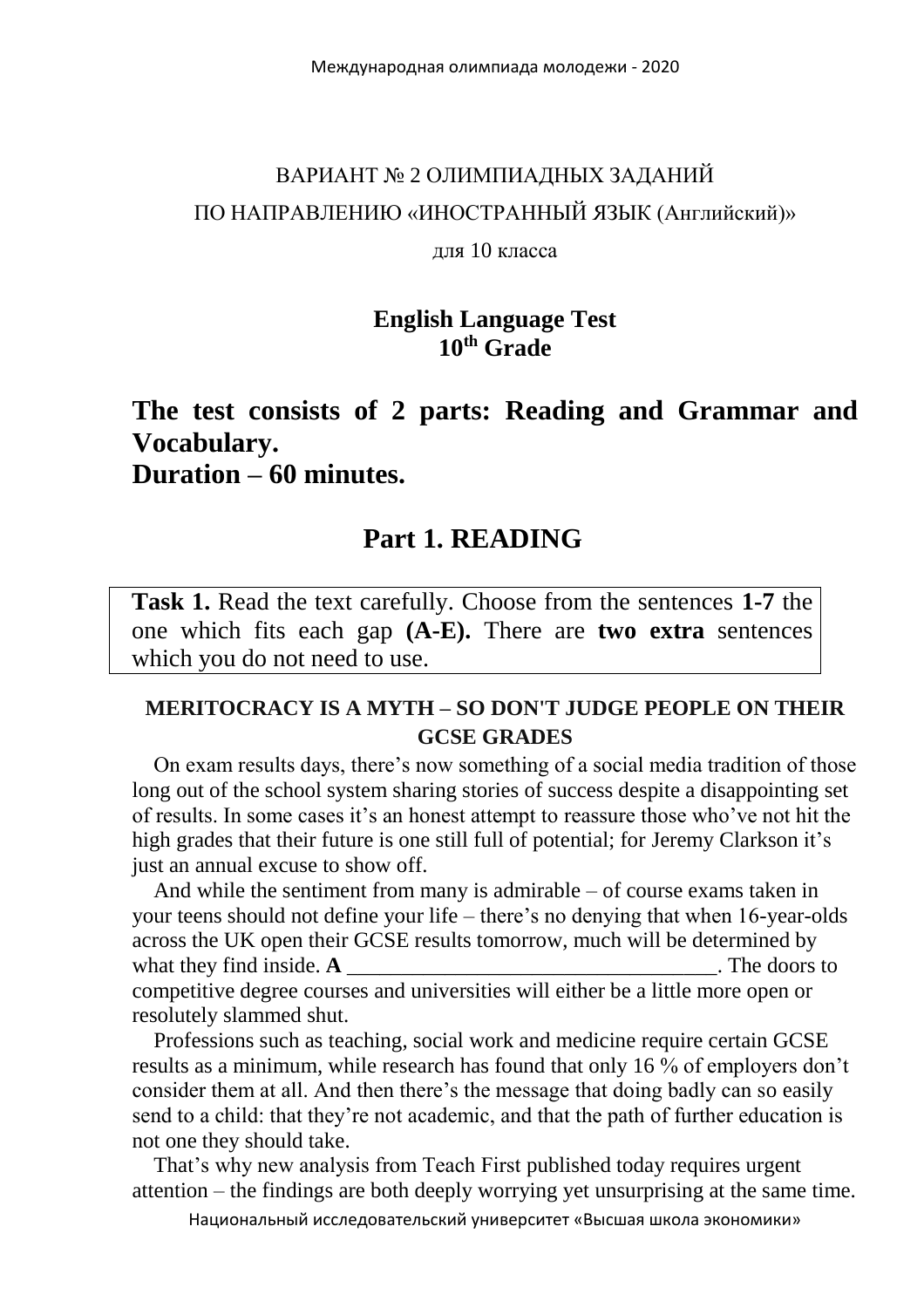**B** \_\_\_\_\_\_\_\_\_\_\_\_\_\_\_\_\_\_\_\_\_\_\_\_\_\_\_\_\_\_\_\_\_\_\_\_\_\_. They're also only half as likely to hit the highest grades as their more privileged peers. There's a similar pattern across subjects from English literature to geography and French. And this attainment gap [is currently getting worse.](https://www.theguardian.com/education/2019/jul/30/attainment-gap-widens-disadvantaged-gcse-pupils-study)

 Our education system is letting down poorer children – and in response all we do is scribble "must try harder" on their reports. The myth of the meritocracy has been laid bare.

 These findings aren't just frustrating, they throw the entire validity of our exam system up in the air. **C** and the system up in the air. **C** and the m is system up in the air. **C** that the tests undertaken are identical in complexity, and that everyone sitting them has equal opportunity to do well. Unless you truly believe that there's a correlation between bank balance and intelligence, it's clear that our exams aren't working. Identifying some solutions is simple: serious investment in primary and secondary education sits top of the list. With school funding cut by 8 [% since the Tories came](https://www.theguardian.com/education/2018/jul/12/english-schools-funding-has-fallen-faster-than-in-wales-says-ifs)  [to power in 2010](https://www.theguardian.com/education/2018/jul/12/english-schools-funding-has-fallen-faster-than-in-wales-says-ifs) it's hardly surprising that pupils who require more support inside and out of the classroom are being hit hardest.

**D \_\_\_\_\_\_\_\_\_\_\_\_\_\_\_\_\_\_\_\_\_\_\_\_\_\_\_\_\_\_\_\_\_\_\_\_\_\_\_\_\_\_\_\_\_\_**. But in an era of cuts, these roles are often [some of the first frontline posts](https://neu.org.uk/schools-forced-cut-teachers-and-teaching-assistants-posts-make-ends-meet) to be let go. Any government committed to making our society both fairer and more equal would place reversing these cuts – and increasing spending – at the top of their to-do list.

 But until children from all sections of society have an equal chance of success, colleges, universities and even employers should be encouraged – where possible – to take the backgrounds of applicants into account. **E** 

For those who don't get top marks across the board tomorrow, it's right to encourage hope and optimism for what might come next – I haven't been asked about my GCSE results since my teens and doubt they will ever come up again in an interview. But if we can't find a way to balance out this GCSE attainment gap, maybe it's time to question whether it's the exams – not the pupils – that are failing.

- **1.** There should be specially trained psychologies to adapt children from underprivileged backgrounds.
- **2.** According to research by the education charity, pupils from disadvantaged backgrounds are almost twice as likely to fail GCSE maths as their wealthier classmates.
- **3.** It is a well-known fact that low family's level affects their exam results.
- **4.** Support staff and teaching assistants are invaluable in helping those children who've missed out on opportunities in their early years to reach their potential.
- **5.** To believe in nationally standardised testing as a way of measuring achievement and determining opportunity requires certain principles.
- **6.** That could mean anything from adjusting college entry requirements to ignoring GCSE results altogether on job applications.
- **7.** Without the right grades, colleges and sixth forms might reject you.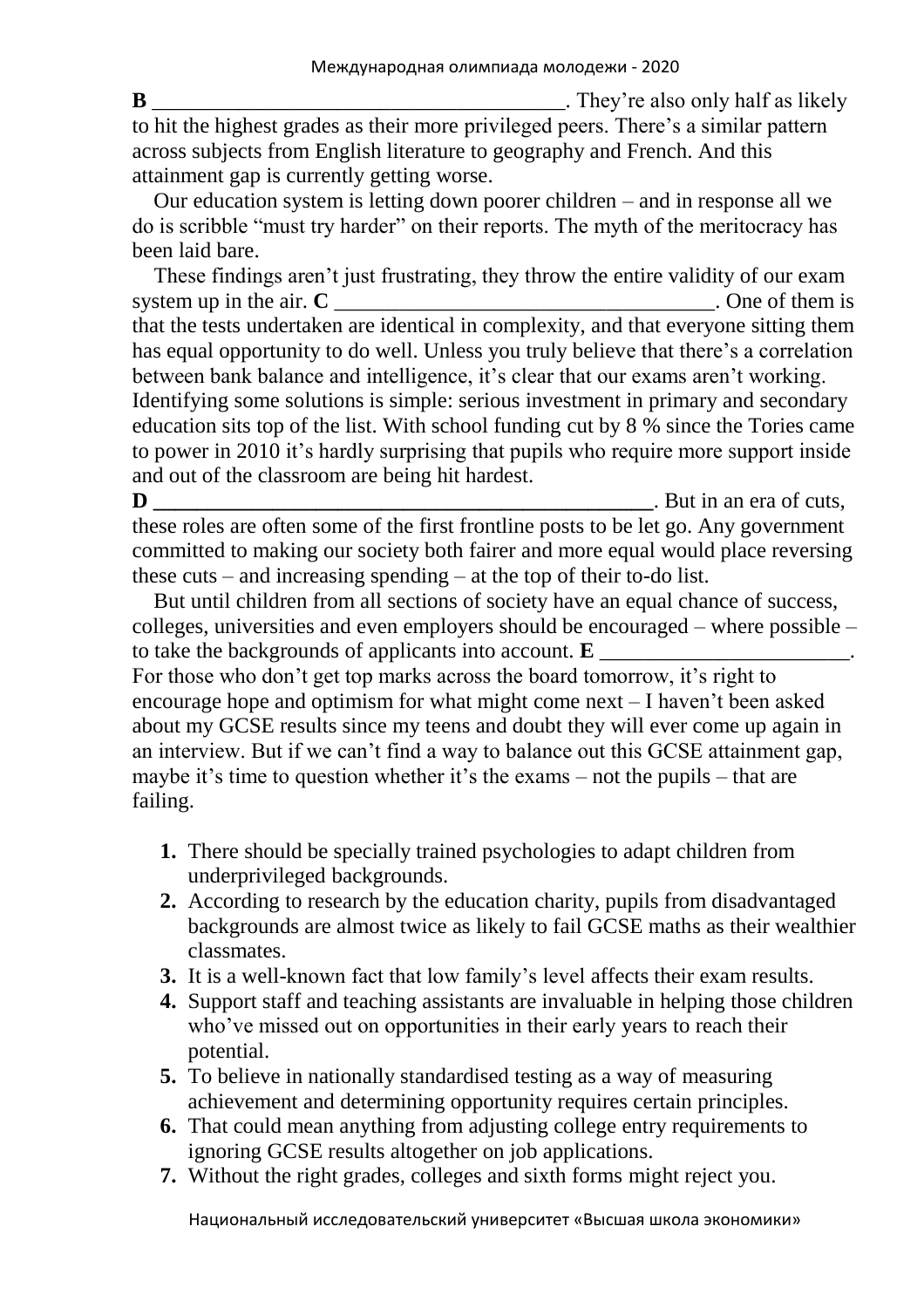**Task 2.** Read the text and decide whether the following statements

**(1-5)** agree with the information given in the text. Mark them:

**T (True)** if the statement agrees with the text

**F (False)** if the statement does not agree with the text

**NG (Not Given)** if there is no information about this in the text

- **1.** You should not arrive more than half an hour before your allocated starting time. **\_\_\_\_**
- **2.** Your Rider Identity Card will be sent to you before the event. **\_\_\_\_**
- **3.** Some roads may have normal traffic flow on them. **\_\_\_\_**
- **4.** Helmets are compulsory for all participants. **\_\_\_\_**
- **5.** Refreshments are free to all participants during the ride. **\_\_\_\_**

## **LONDON TO BRIGHTON BIKE RIDE**

#### **The start**

The bike ride starts at Clapham Common tube station.

 Your Start Time is indicated by the colour of your body number in this pack. It is also printed on the address label of the envelope. Please arrive no earlier than 30 minutes before that time.

 We allocate an equal number of cyclists for each Start Time to ensure a steady flow. Please keep to the time you've been given so we can keep to our schedule and avoid delaying other riders and prevent 'bunching' further down the route.

 An Information Point, toilets and refreshment stands will be open from very early in the day.

#### **Ride carefully**

We put together as many facilities as possible to help ensure you have a troublefree day. But we also rely on you to ride safely and with due consideration for other cyclists and road users. Although many roads are closed to oncoming traffic, this is not always the case and you should be aware of the possibility that there could be vehicles coming in the opposite direction. Please do not attempt reckless overtaking whilst riding – remember it is NOT a race.

#### **Follow all instructions**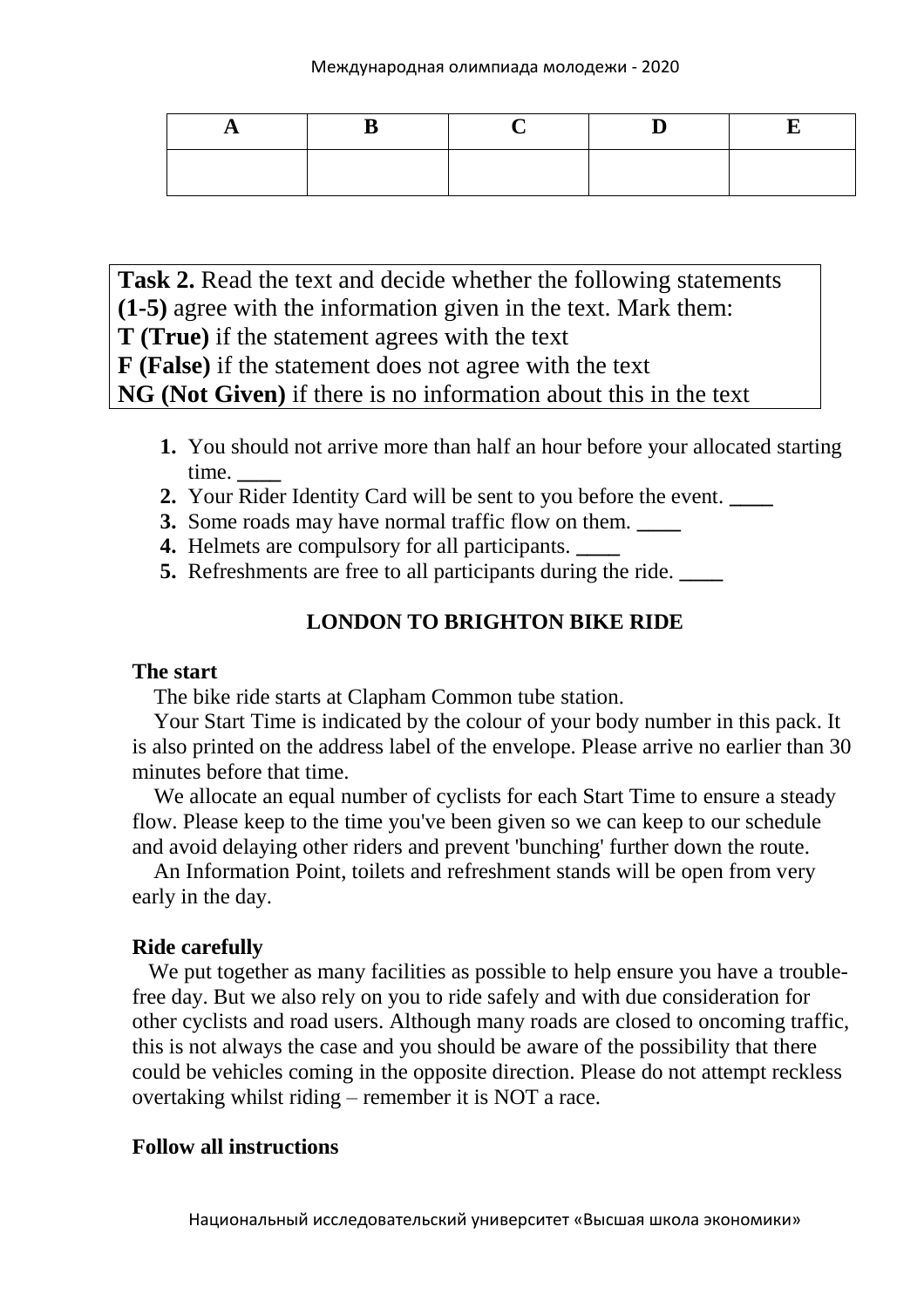Every effort is made to ensure that the route is well signed and marshalled. Please obey all directions from police and marshals on the route. If you hear a motorcycle marshal blow his/her whistle three times, move left.

#### **Wear a helmet**

 Every year we are delighted to see more riders wearing protective helmets, but we would like to see every cyclist on the ride wearing one. More than half of reported injuries in cycling accidents are to the head, and a helmet gives the best protection when the head hits the ground.

#### **Attracting assistance**

 If you have an accident, ask a marshal for help; they are in contact with the support/emergency services. To call for help from our motorcycle marshals, give a 'thumbs down' signal. The marshal will do all he/she can to help, providing he/she is not already going to a more serious accident. If a motorcycle marshal slows down to help you, but you have just stopped for a rest and don't need help, please give a 'thumbs up' signal and he/she will carry on. Remember – thumbs down means 'I need help'.

#### **In case of breakdown**

 Refer to your route map and make your way to a Mechanics Point. Mechanical assistance is free when you show your Rider Identity Card; you just pay for the parts.

#### **Refreshment stops**

 Look out for these along the route. Most are organised by voluntary clubs and their prices give you real value for money. They are also raising money for their local communities and the British Heart Foundation, so please give them your support.

#### **Rain or shine – be prepared**

 In the event of very bad weather, watch out for signs to wet weather stations en route. Good waterproofs, like a cycle cape, are essential. Our first aid staff can only supply bin liners and by the time you get one you may be very wet. However, the English summer is unpredictable – it may also be hot, so don't forget the sun protection cream as well!

# **Part 2. GRAMMAR AND VOCABULARY**

**Task 3.** Read the text below and decide which answer **A, B, C,** or **D** best fits each gap. Choose the correct answer from the options provided.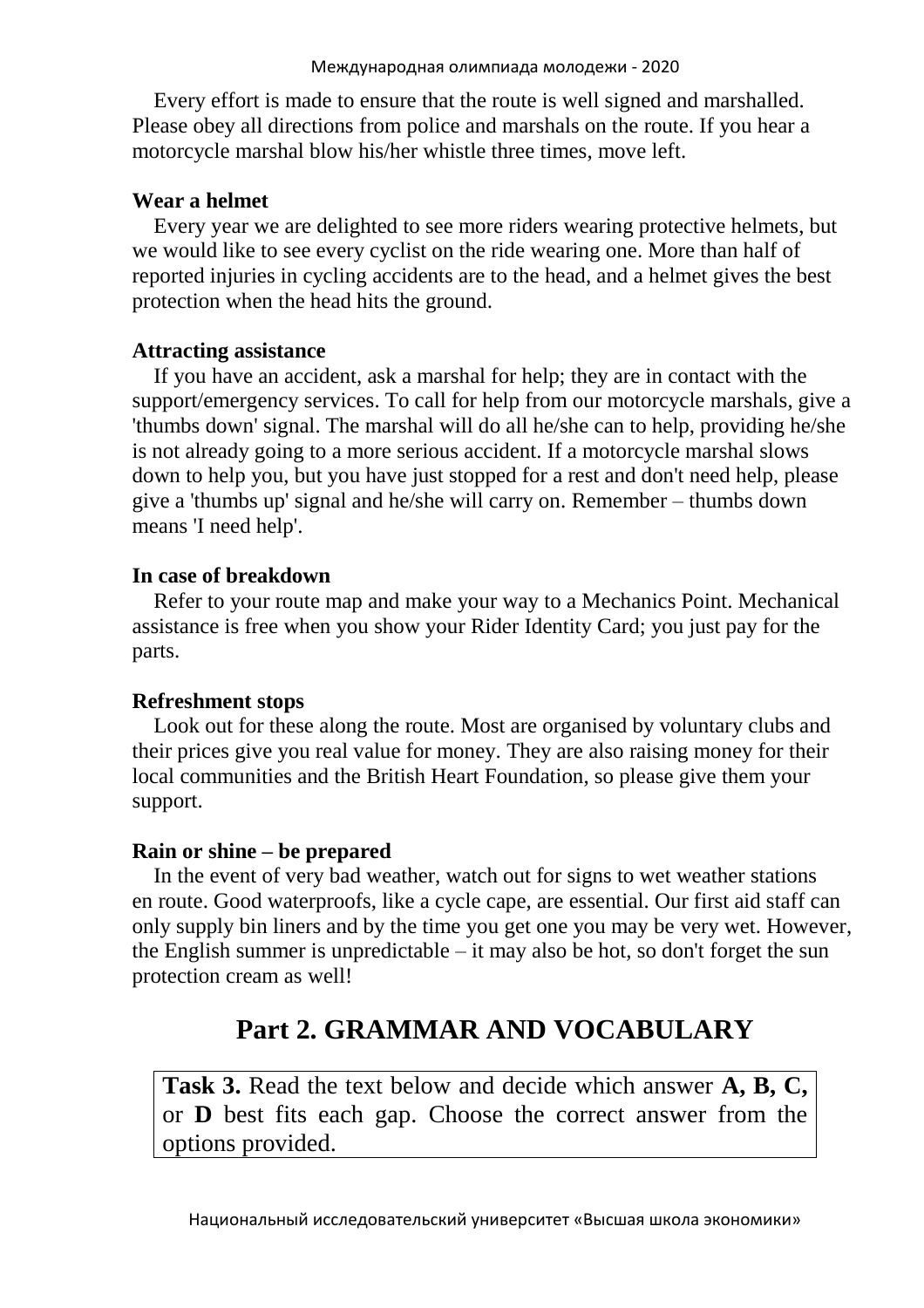# **WASHINGTON: OUTCRY AFTER LAST FOUR WOLVES KILLED BY STATE HUNTERS**

The last four members of a wolf **1. \_\_\_\_\_\_\_\_\_** that preyed on cattle in a rural [Washington state](https://www.theguardian.com/us-news/washington-state) area bordering Canada have been killed by state hunters, **2. \_\_\_\_\_\_\_\_\_\_** protests from environmental groups. Environmental groups opposed the killings, which they contended benefited one ranching operation in Ferry county in the **3. \_\_\_\_\_\_\_\_\_** Kettle River Range of mountains that stretches into the Canadian province of British Columbia. "It's unbelievably tragic that this wolf family has already been annihilated by the state," said Sophia Ressler of the Center for Biological Diversity, which tried to block the hunt. "It seems like Washington's wildlife agency is bent on wiping out the state's wolves." Hunters for the state Department of Fish and Wildlife who were inside helicopters **4. \_\_\_\_\_\_\_\_\_\_** and shot the wolves from the air on Friday, said Sam Montgomery, an agency spokeswoman. State officials have authorized the killing of **5. \_\_\_\_\_\_\_\_\_\_** wolf packs in Washington that have preyed on cattle in recent years, with environmentalists using the courts to attempt to halt the hunts. They say killing wolves doesn't **6. \_\_\_\_\_\_\_\_\_\_** livestock and contend better management practices are needed to keep wolves away from cattle. The rancher hired horse riders to ride among the cattle and try to **7. \_\_\_\_\_\_\_\_\_\_\_\_** before the decision was made to kill them, the agency said. Wolves were all but wiped out by the 1930s in Washington, largely at the **8. \_\_\_\_\_\_\_\_\_\_** of the cattle industry. The animals started returning from Idaho and British Columbia about 15 years ago. Most of the state's grey wolves are **9. \_\_\_\_\_\_\_\_\_\_** in rural, mountainous areas of north-eastern Washington, where there have been constant conflicts with ranchers, although some have been **10. \_\_\_\_\_\_\_\_\_\_\_** in the Cascade Range in western Washington state. The number of wolves counted in Washington stood at 126 before the four wolves were killed. **1. A.** herd **2. A.** prompting **3. A.** dubious **4. A.** hunted down **5. A.** numerous **6. A.** preserve **7. A.** panic the wolves away **8. A.** wish **B.** group **B.** moving **B.** remote **B.** looked down **B.** diverse **B.** sustain **B.** throw the wolves away **B.** behest **C.** troop **C.** persuading **C.**unapproachable **C.** tracked down **C.** abundance **C.** maintain **C.** scare the wolves away **C.** instruction **D.** pack **D.** inspiring **D.** abstracted **D.** run down **D.** occasional **D.** protect **D.** send the wolves away **D.** will

Национальный исследовательский университет «Высшая школа экономики»

**C.** dense

**D.** focused

**B.** intensive

**9. A.** concentrated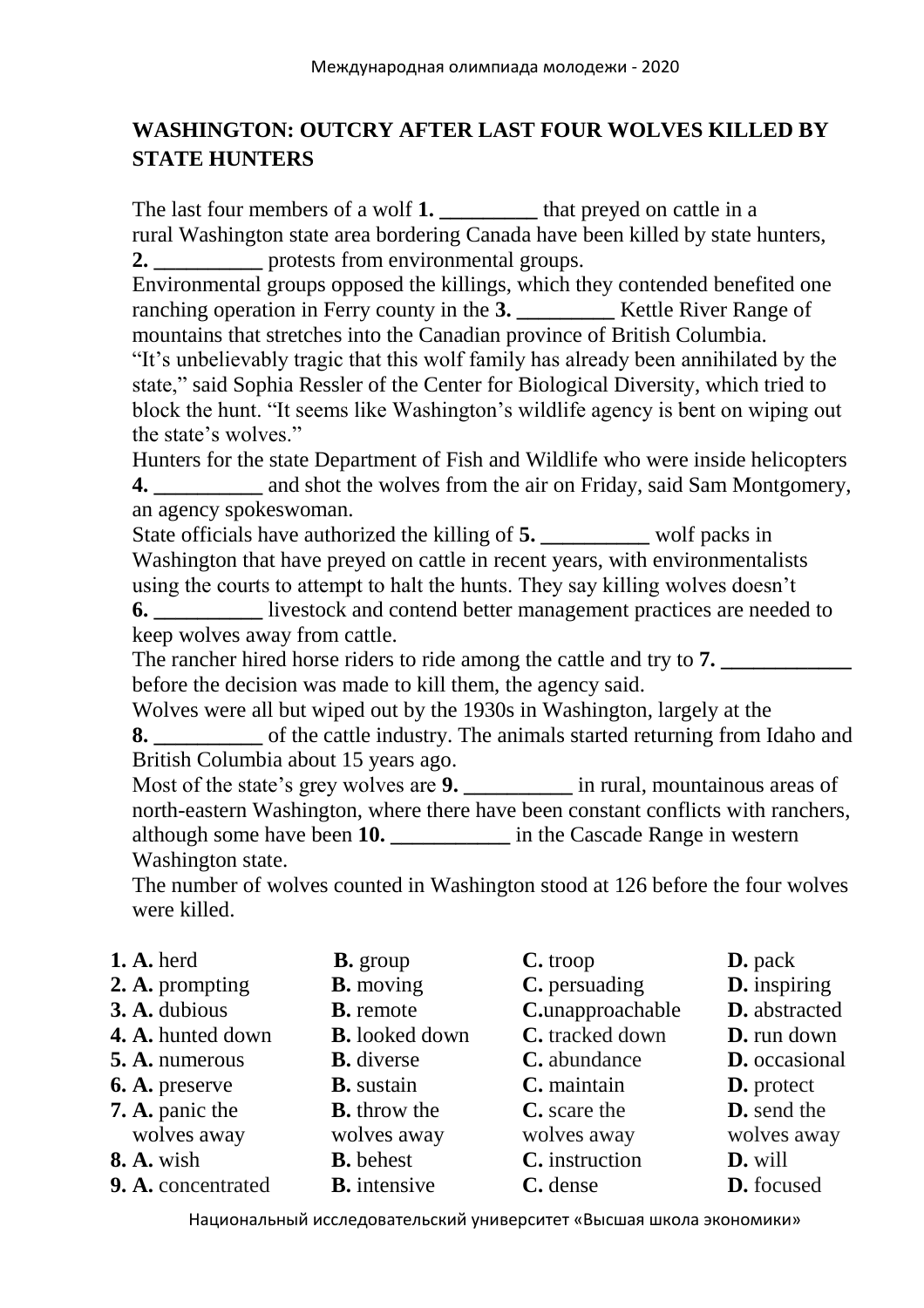| <b>10. A.</b> distinguished | <b>B.</b> defined | C. positioned | <b>D.</b> spotted |
|-----------------------------|-------------------|---------------|-------------------|
|                             |                   |               |                   |

| Question       | Your answer | Your answer   Your answer |             | Your answer |
|----------------|-------------|---------------------------|-------------|-------------|
|                |             |                           |             |             |
|                | A           | B                         | $\mathbf C$ | D           |
|                |             |                           |             |             |
| $\overline{2}$ |             |                           |             |             |
| 3              |             |                           |             |             |
| $\overline{4}$ |             |                           |             |             |
| 5              |             |                           |             |             |
| 6              |             |                           |             |             |
| $\overline{7}$ |             |                           |             |             |
| 8              |             |                           |             |             |
| 9              |             |                           |             |             |
| 10             |             |                           |             |             |

**Task 4.** Read the text below. For questions **1-10**, use the word given in capitals in brackets to form a word that fits in the gap and fill in these gaps.

#### **TRAINING SPORTS CHAMPIONS**

Национальный исследовательский университет «Высшая школа экономики» What are the abilities that a 1. \_\_\_\_\_\_\_\_\_\_\_\_\_\_\_\_\_ (PROFESSION) sports person needs? To guarantee that opponents can be **2. \_\_\_\_\_\_\_\_\_\_\_\_\_\_\_\_ (COME)**, speed, stamina and agility are essential, not to mention outstanding natural talent. Both a rigorous and comprehensive **3. \_\_\_\_\_\_\_\_\_\_\_\_\_\_\_\_ (FIT)** regime and a highly nutritious diet are vital for top-level performance. It is carbohydrates, rather than proteins and fat, that provide athletes with the 4. **(ENDURE)** they need to compete. This means that pasta is more **5. \_\_\_\_\_\_\_\_\_\_\_\_\_\_\_\_ (BENEFIT)** than eggs or meat. Such a diet enables them to move very **6.** \_\_\_\_\_\_\_\_\_\_\_\_\_\_\_\_ (**ENERGY**) when required. Failure to follow a sensible diet can result in the **7. \_\_\_\_\_\_\_\_\_\_\_\_\_\_\_\_ (ABLE)** to maintain stamina. Regular training to increase muscular **8. \_\_\_\_\_\_\_\_\_\_\_\_\_\_\_\_ (STRONG)** is also a vital part of a professional's regime, and this is **9.** (TYPE) done by exercising with weights. Sports people are prone to injury but a quality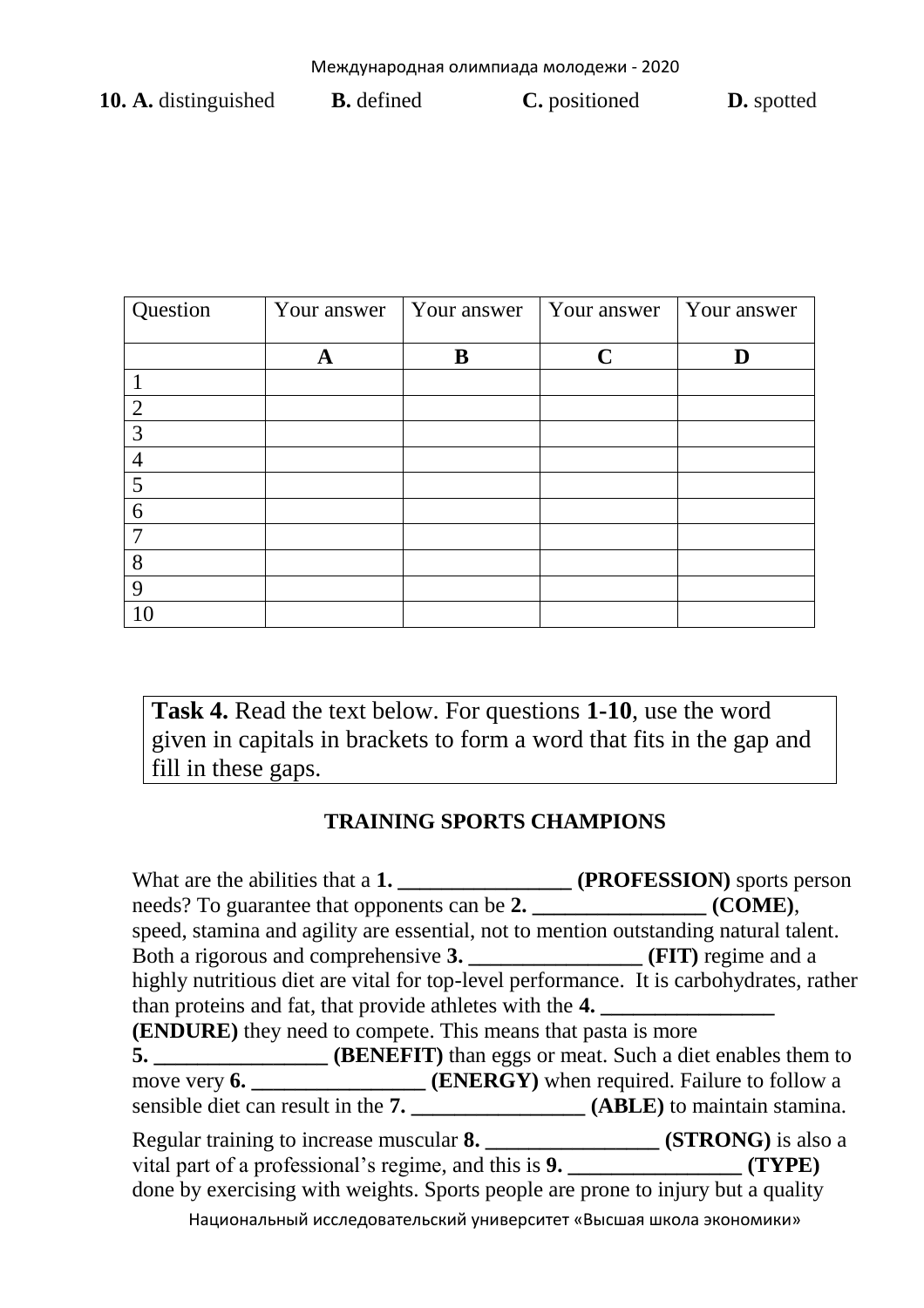training regime can ensure that the **10. \_\_\_\_\_\_\_\_\_\_\_\_\_\_\_\_ (SEVERE)** of these can be minimised.

**Task 5.** For questions **1-10,** complete the second sentence so it has a similar meaning to the first sentence, using the word given. **Do not change the word given.** You must use between **two** and **five** words, including the word given.

| 1. My brother now earns far less than he did when he was younger.                                      |
|--------------------------------------------------------------------------------------------------------|
| <b>NEARLY</b>                                                                                          |
|                                                                                                        |
| did when he was younger.                                                                               |
| 2. They are demolishing the old bus station and replacing it with a new one.<br><b>PULLED</b>          |
|                                                                                                        |
| one.                                                                                                   |
| 3. The number of students now at university has reached an all-time high,<br>apparently.<br><b>THE</b> |
| The number of students now at university is                                                            |
| been, apparently.                                                                                      |
| 4. I'm disappointed with the Fishers' new album when I compare it to their                             |
| previous one.<br><b>COMPARISON</b>                                                                     |
|                                                                                                        |
| their previous one.                                                                                    |
| 5. Anna got the job even though she didn't have much experience in public                              |
| relations.                                                                                             |
| <b>SPITE</b>                                                                                           |
|                                                                                                        |
| public relations.                                                                                      |
| <b>6.</b> 'I must warn you how dangerous it is to cycle at night without any lights,'                  |
| said the police officer to Max.                                                                        |
| <b>DANGERS</b>                                                                                         |
|                                                                                                        |
| any lights from the police officer.                                                                    |
| 7. When it comes to population, Beijing's is much bigger than Auckland's.                              |
| <b>POPULATED</b>                                                                                       |
|                                                                                                        |
|                                                                                                        |
| <b>PUT</b>                                                                                             |
|                                                                                                        |
| music.                                                                                                 |
| 9. "I find all the advertisements on TV really irritating," said John.                                 |
| Национальный исследовательский университет «Высшая школа экономики»                                    |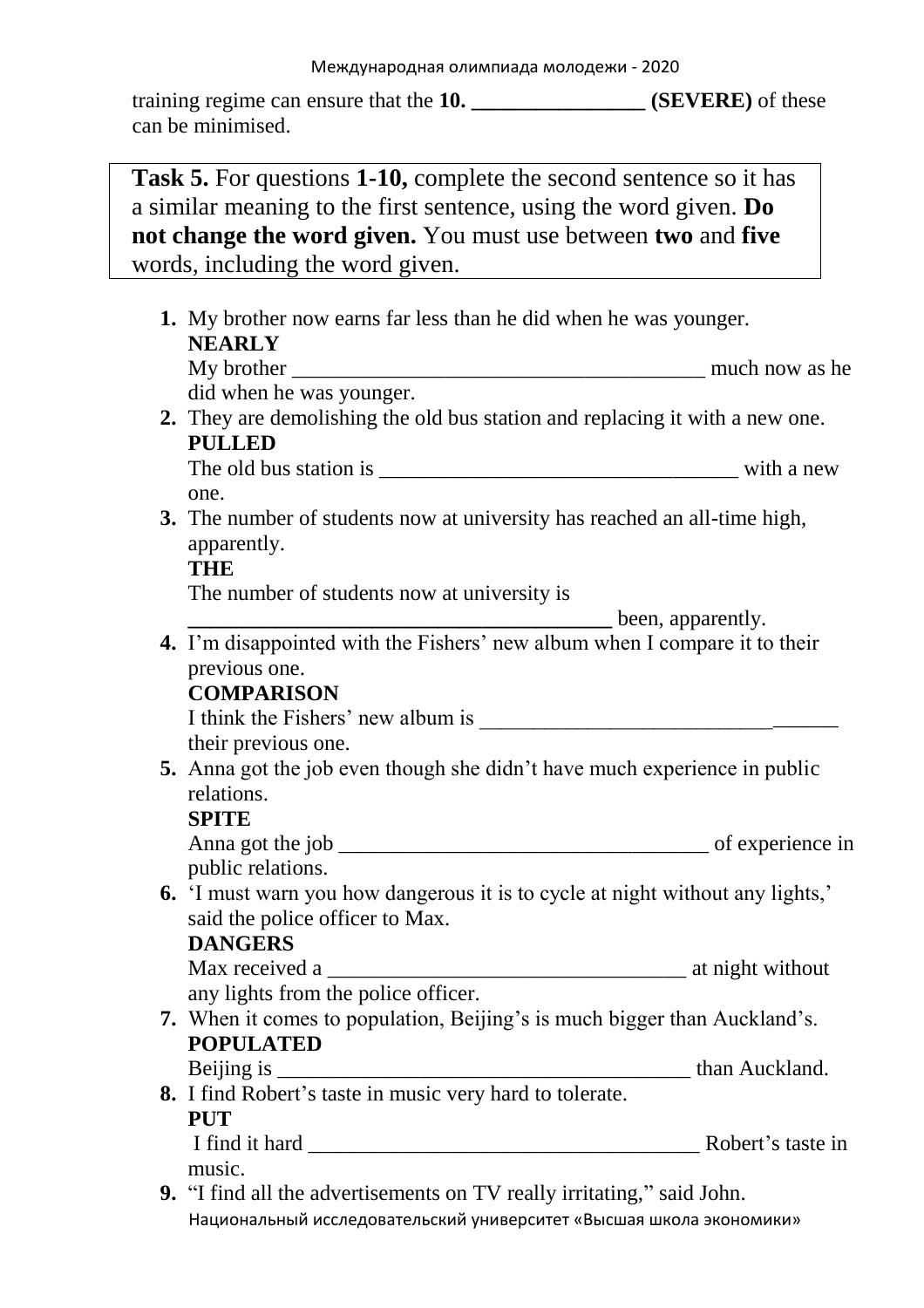#### **NERVES**

| "All the advertisements on TV really                 | ,,                 |
|------------------------------------------------------|--------------------|
| said John.                                           |                    |
| <b>10.</b> Mark regretted selling his old motorbike. |                    |
| <b>WISHED</b>                                        |                    |
| Mark                                                 | his old motorbike. |
|                                                      |                    |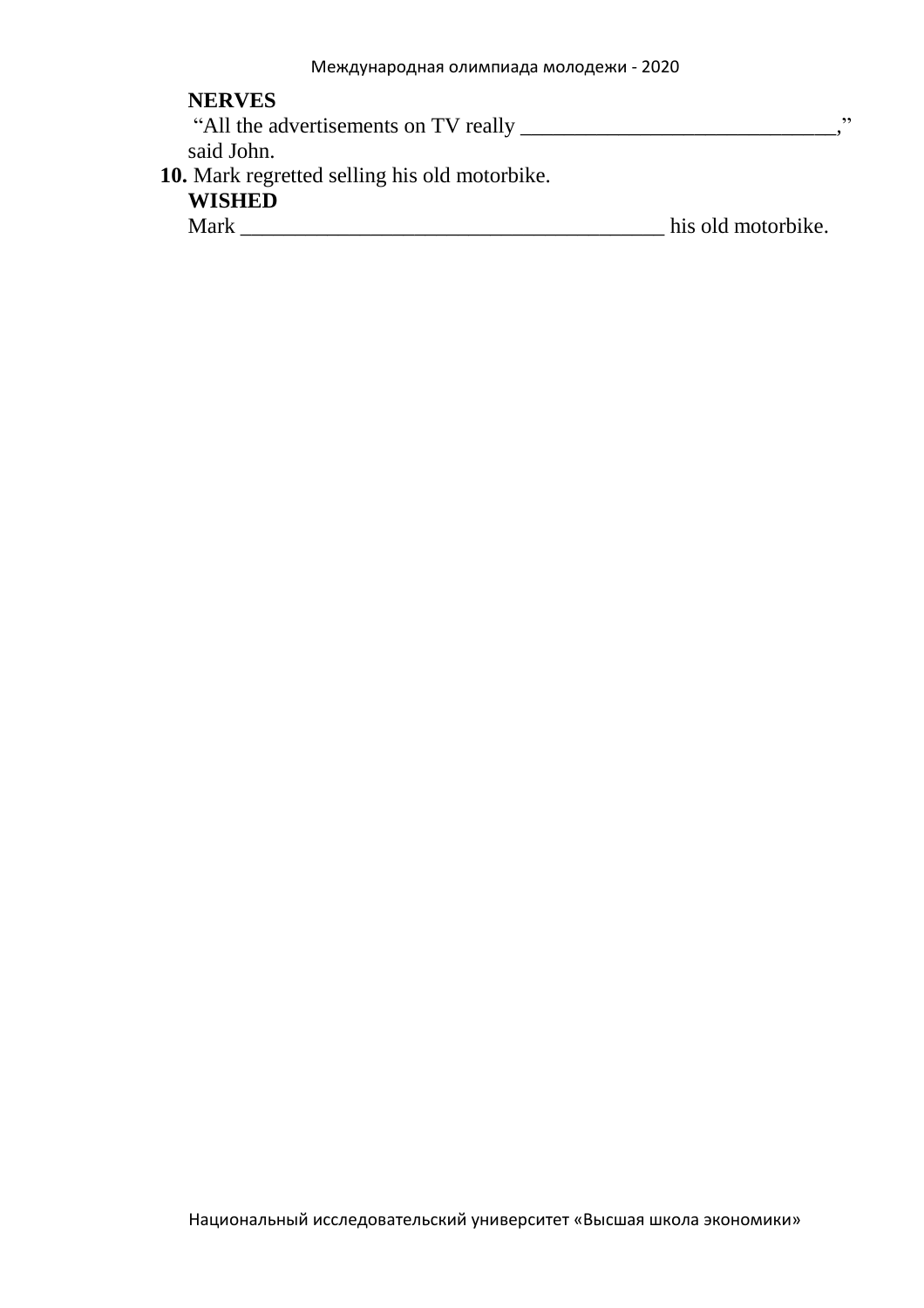# **ANSWER KEY**

# **TASK 1** *(15 points)*

#### **TASK 2** *(15 points)*

**1.** T

**2.** NG

**3.** T

**4.** F

**5.** F

#### **TASK 3** *(20 points)*

- **1.** (D) pack
- **2.** (A) prompting
- **3.** (B) remote
- **4.** (C) tracked down
- **5.** (A) numerous
- **6.** (D) protect
- **7.** (C) scare the wolves away
- **8.** (B) behest
- **9.** (A) concentrated
- **10.** (D) spotted

## **TASK 4** *(20 points)*

- **1.** professional
- **2.** overcome
- **3.** fitness
- **4.** endurance
- **5.** beneficial
- **6.** energetically
- **7.** inability
- **8.** strength
- **9.** typically
- **10.** severity